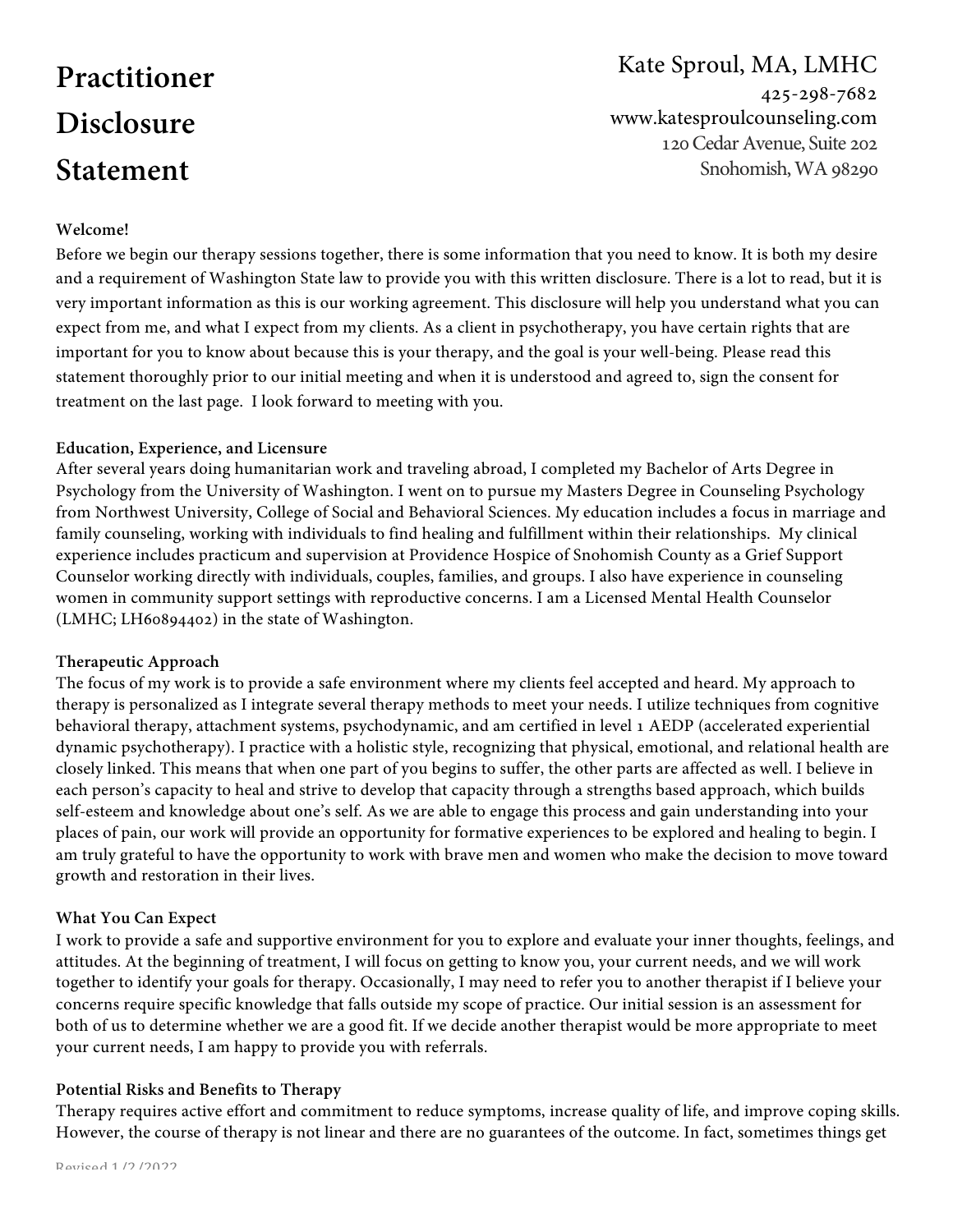worse before they get better as the cause of emotional pain is exposed and processed. Therapy often includes talking about deep and personal information related to how you interact with yourself and others. As you begin to identify and transform attachments, emotional triggers, and self-defeating thought patterns, your symptoms may become stronger or you may see disruptions in your current relationships. Even though this is often normal or even to be expected, please do not be alarmed. Despite the potential difficulties, counseling is a therapeutic process in which the benefits may far outweigh the risks. Please keep me informed of how you are feeling so we can work together to make changes if necessary.

# **Confidentiality**

Under Washington State law and ethics, I am required to follow the professional code of ethical guidelines regarding confidentiality. Information shared in each session is confidential and can only be released with your written consent or as required by law. Noted exceptions are as follows:

- **Safety:** If I believe you are in danger of harming yourself or others, disclosure will be made to the emergency contact on file, as well as any other local medical, police, and community resources needed to ensure your safety and the safety of the intended victim.
- **Mandatory Reporting:** If I suspect abuse or neglect, or you report of a crime committed against a child or vulnerable adult, I am required by law to inform Child Protective Services within 48 hours and Adult Protective Services immediately.
- **Professional Consultation:** I do engage in professional case consultation for the purposes of coordination of care, ethical practices, accountability, and providing the best services to my clients. I may at times discuss your situation with other professionals while not disclosing your identity. Please speak with me if you have concerns regarding this practice.
- **Legal Mandate:** In select cases, counseling records may be subpoenaed. In response to a subpoena or court order, I may be required to submit notes or information regarding your case, in which I will do everything in my power to protect you as a client. However, if I am subpoenaed by the Court, time spent in legal proceedings is charged at a higher rate of \$300.00 per hour including: case research, report writing, travel, depositions, actual testimony and cross examination time and courtroom waiting time. Signing this disclosure statement gives permission for me to release confidential information in courtroom testimony and written reports to the Court if legally requested.

I will keep clinical records of your sessions, as required by state law, for seven years beyond the end of therapy. At the end of seven years, clinical records will be destroyed. You may ask to see this record and make requests to have corrections or additions made to that record.

# **Electronic Communications**

As technology evolves, we are offered more and more ways to connect remotely. Unfortunately, in a therapy setting, the technological advances can often be lacking in terms of confidentiality. If you wish to communicate with me via email or text please be aware that electronic communications can be relatively easily accessed by unauthorized parties and can compromise the privacy and confidentiality of such communication. Due to this risk, it is my policy to only use text and email for scheduling purposes; I will not engage in therapeutic conversations via email or text. As part of this agreement, if you choose to contact me by these methods you are agreeing to assume risks to confidentiality. Additionally, please do not rely on email or text for emergency notification.

#### **Fees**

My fee is \$175 per 50-minute individual session and \$200 per 50-minute couples session. You may qualify for a reduced rate due to financial hardship or a grandfathered rate based on when you began treatment. This fee is discussed with clients in session and reflected in your chart. In order to accommodate those with financial need, I have a limited number of reduced rate appointments. If you would like more information about this, please do not hesitate to ask. I accept cash, check (made out to Kate Sproul or Kate Sproul Counseling), or card. Please note, there is a small fee to process your credit card. Payment is due at the end of each session.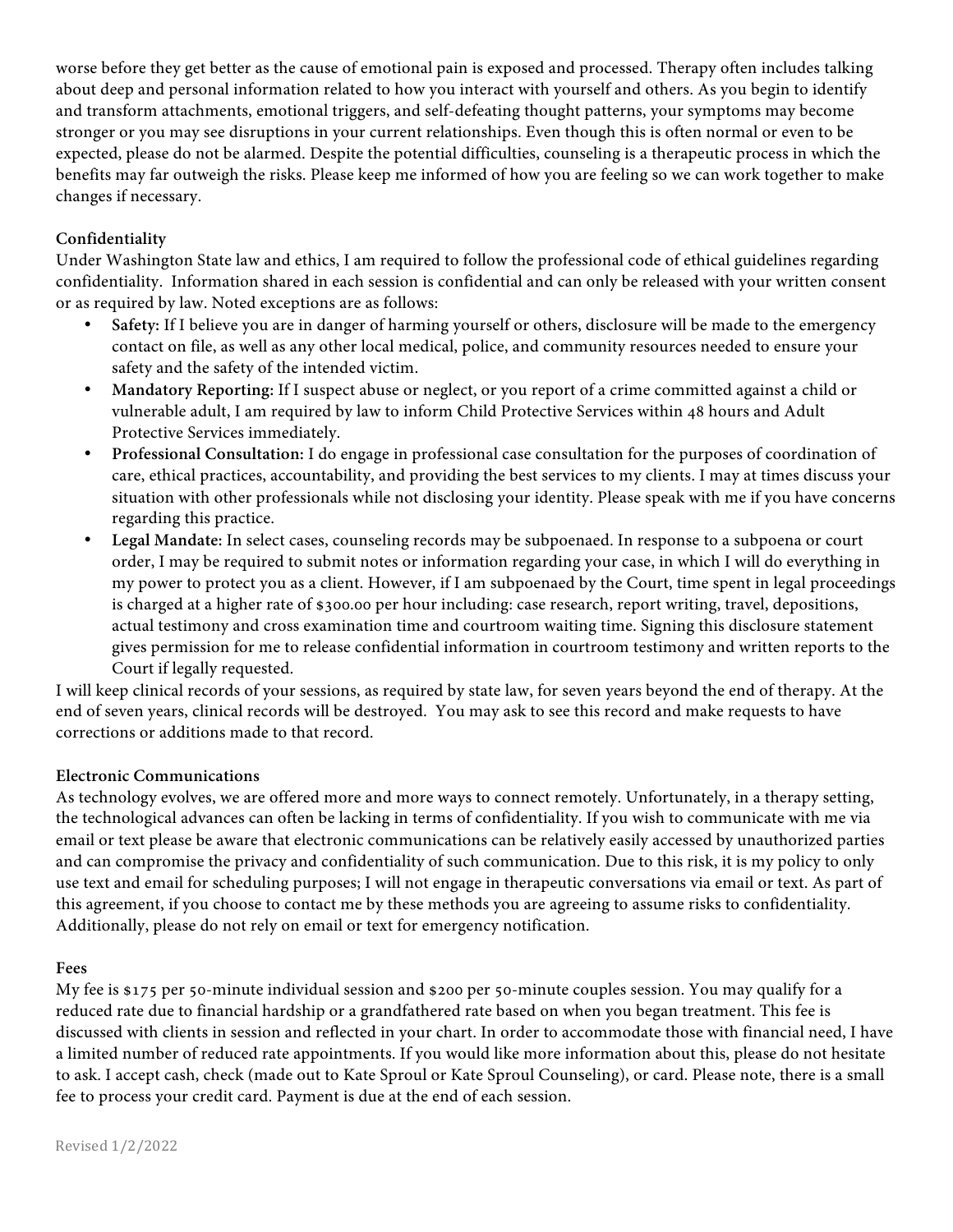On principle of upholding your privacy, I am not currently listed with any insurance providers. Some clients may be able to seek full or partial reimbursement by submitting an invoice to their insurance company. Please speak with me if you are interested in receiving invoices for your sessions. You must be aware that submitting a mental health invoice to insurance for reimbursement carries risk to confidentiality and privacy.

#### **Good Faith Estimate for Self-Pay Clients**

In compliance with the January 2022 No Surprises Act, this Good Faith Estimate (GFE) explains fees for each service provided. The number of total therapy sessions is unknown at the outset, and is based on your needs, preferences, and progress made. Typically, clients are seen weekly or biweekly and may come less frequently when working toward concluding care. As a client-centered therapist, we will collaborate in session to determine frequency and duration of sessions based on your presenting clinical concerns and goals for therapy. Your total cost of services will depend upon the number of therapy sessions you attend and the type and amount of services that are provided to you.

# **Services and Expected Charges**

50-minute individual session (CPT 90834) \$175 per session 50-minute couples session (CPT 90847) \$200 per session Missed appointment (no show or late cancellation) full session fee

#### *Disclaimer*

Additional services may be provided (i.e. emergency sessions, letter writing, coordination of care and consulting) at a prorated fee. This estimate of your costs is only an estimate, and your actual charges may differ. You have the right to initiate the patient–provider dispute resolution process if the charges you are billed substantially exceed the expected charges in this estimate. This estimate of costs is not a contract and does not obligate you to obtain clinical services. You are entitled to disagree with any recommendations made to you concerning your treatment and you may discontinue treatment at any time. You are encouraged to speak with your provider about questions you may have regarding your treatment plan, or the information provided to you in this disclosure. For more information about your right to a Good Faith Estimate, visit www.cms.gov/nosurprises.

#### **Appointments and Cancellation Policy**

Therapy is most effective if carried out on a regularly scheduled basis, and with adherence to boundaries of time and space. Therapy sessions are scheduled for 50 minutes, unless a longer time is negotiated. If you need to cancel or reschedule an appointment, please notify me via phone or email **24 hours in advance**. This ensures I can see other clients in the opening and plan accordingly. If you miss your appointment and fail to give me adequate notice, you will be responsible for the full fee of that session via invoice. If you arrive late for an appointment, you will have the remainder of the scheduled time available to you. I will need to end our session on time to honor the schedule of other clients. You will still be responsible for the full fee of that session. If I have an emergency, I will notify you as soon as possible of my need to reschedule our appointment.

#### **Legal Proceedings and Scope of Practice**

I have chosen not to pursue any coursework or post-graduate training in forensic psychology. Therefore, it is my policy not to become involved in clients' legal matters unless required by law. I do not offer reports suitable for court proceedings, or submit my testimony in legal matters such as divorce or custody cases as part of my services. If you are seeking therapy with the knowledge that at some point you will want your therapist to aid in legal proceedings or testify on your behalf, please seek a clinician that specializes in forensic psychology and has the proper training to be of service to you. I do not provide custody evaluations, legal advice, or prescription medication, as these activities do not fall within my scope of practice.

#### **Emergencies**

I provide non-emergency psychotherapeutic services by scheduled appointment. If I believe your concerns are above my level of competence, or outside my scope of practice, I am legally required to refer, terminate, or consult. If you need to reach me, my business cell phone number is 425-298-7682. I check my messages regularly and will try to